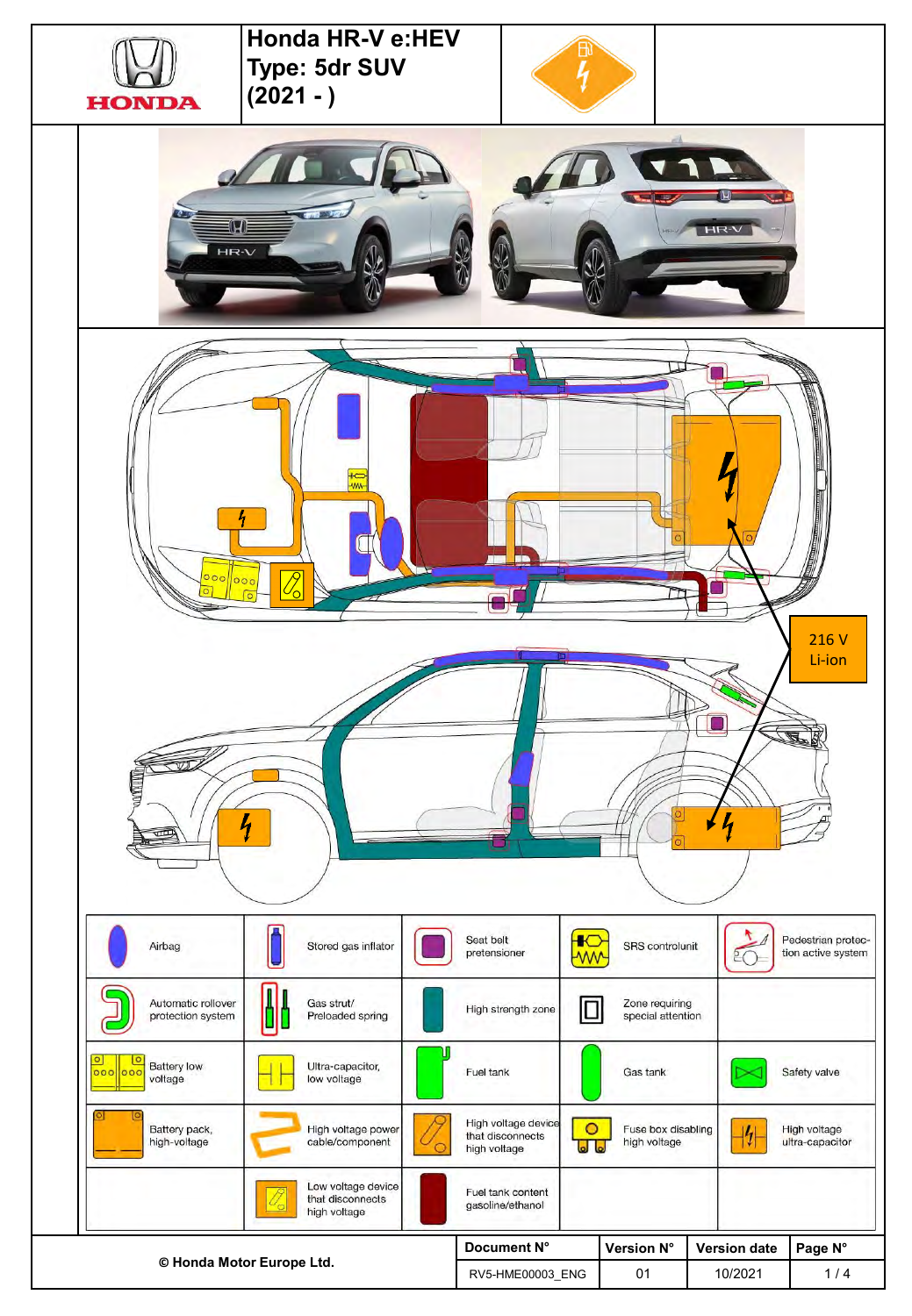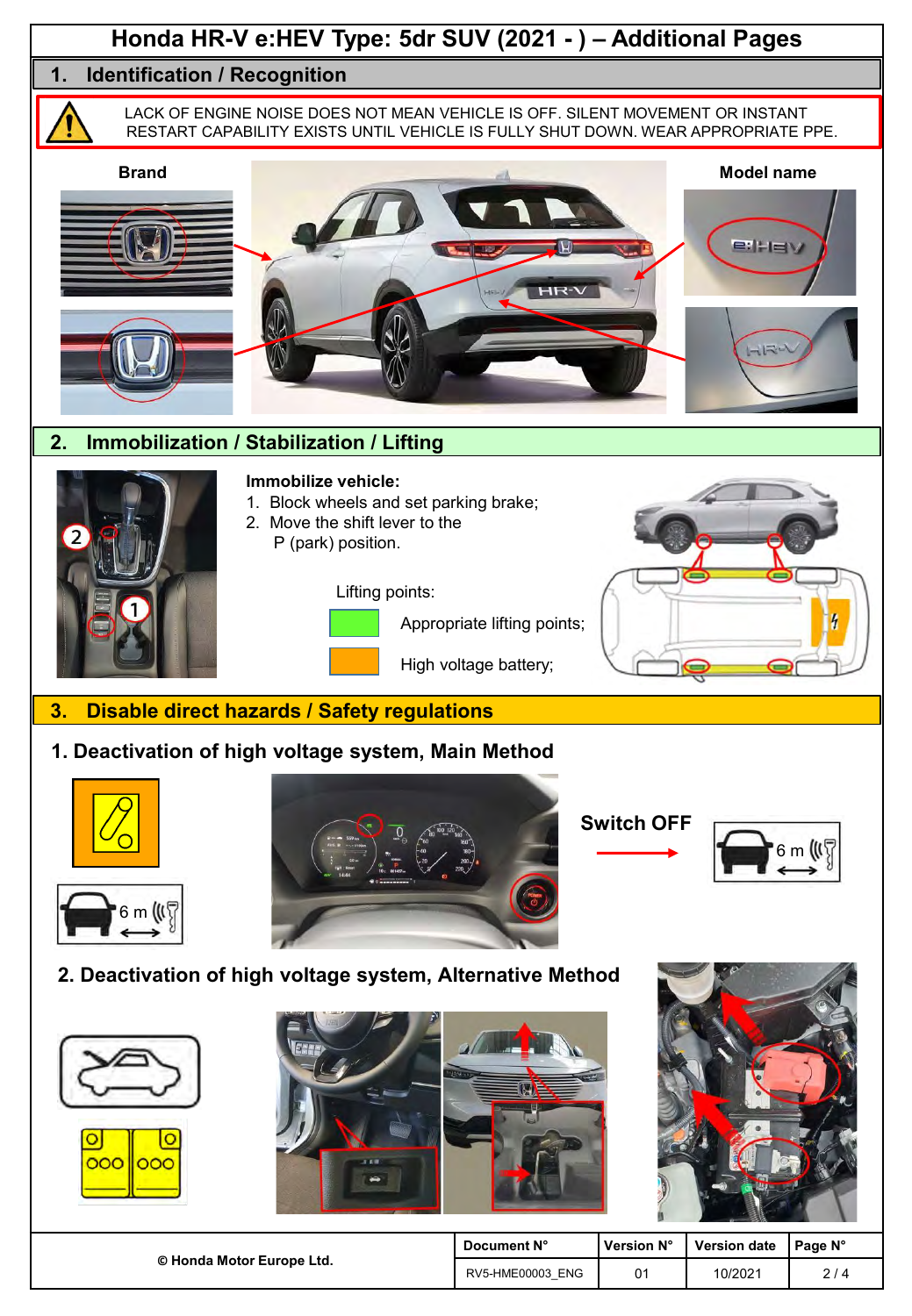## **Honda HR-V e:HEV Type: 5dr SUV (2021 - ) – Additional Pages**

### **2. Deactivation of high voltage system, Alternative Method continuation**







#### **Safety regulations:**

Always assume the vehicle is powered, even if it is silent!



Make sure that the vehicle is immobilized and the propulsion system is deactivated;

Never touch, cut, or open any orange high voltage power cable or high voltage component; In case of a collision with airbag deployment and/or seat belt pretensioner activation, the

propulsion system will be disabled. The restraint systems are still active.

#### **4. Access to the occupants**

#### **Seat adjustment Steering column adjustment**





**Glass types:**

- A. Laminated glass.
- B. Tempered glass.



RV5-HME00003 ENG 01 10/2021 3/4

# **©️ Honda Motor Europe Ltd. Document N° Version N° Version date Page N°** 216V 12V R-1234yf 395-445 g 40L **5. Stored energy / Liquids / Gases / Solids** Li-ion